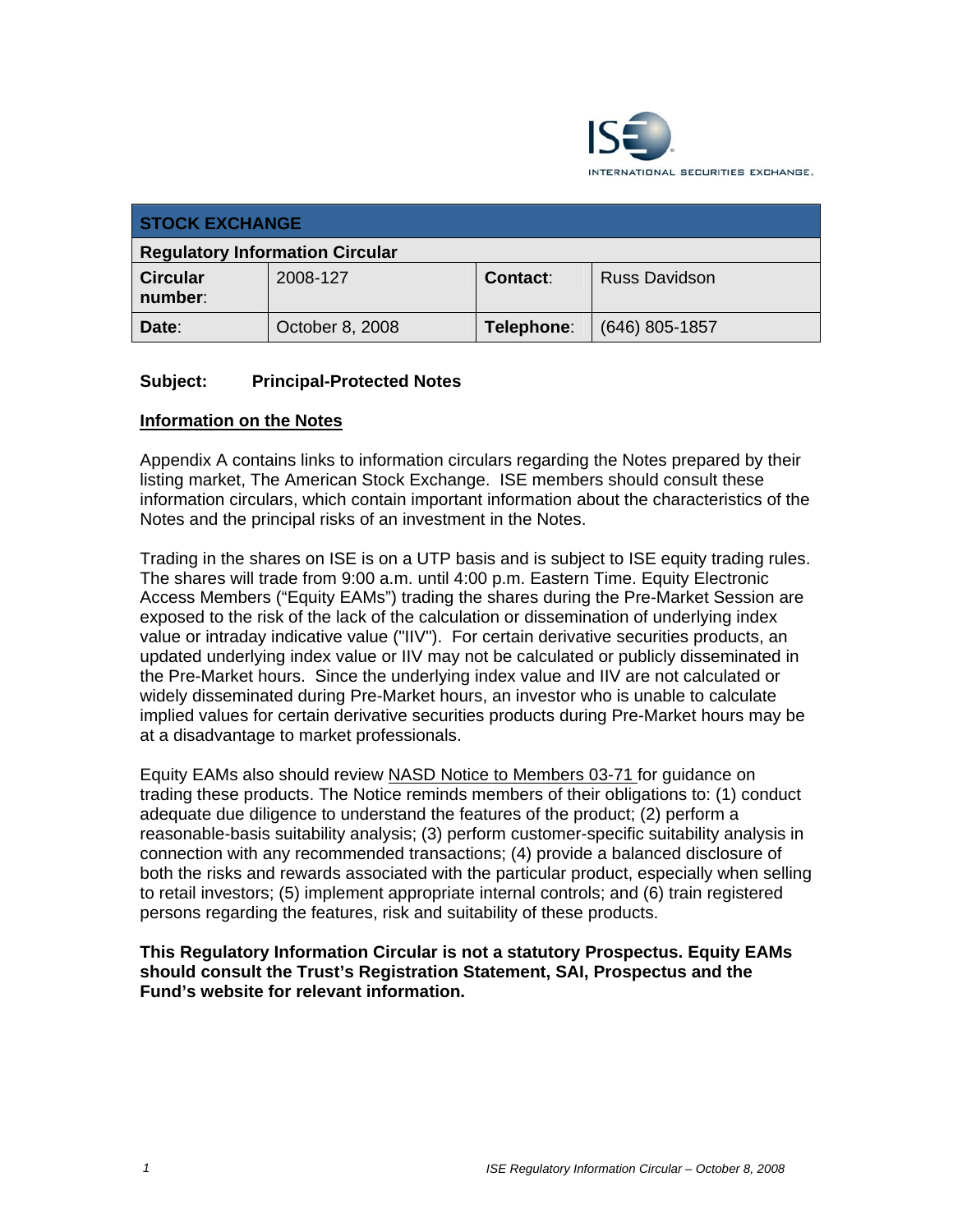## **Appendix A**

## **Index-Linked Notes Symbol CUSIP Number**

Principal Protected PPI 17308C452 http://www.amex.com/amextrader/dailylist/data/relFiles/icPPI\_052506.pdf Equity Linked Notes based on the MSCI EAFE Index, due December 7, 2009

Principal-Protected PLR 17308C700 http://www.amex.com/amextrader/dailylist/data/relFiles/icPLR\_082605.pdf Notes based on the Russell 1000 Growth Index, due March 2, 2009

Principal-Protected Notes PPJ 17308C650 http://www.amex.com/amextrader/dailylist/data/relFiles/icPPJ\_022306.pdf based upon the Dow Jones Industrial Average, due January 25, 2010

1.75% Principal-Protected PFT 17308C759 http://www.amex.com/amextrader/dailylist/data/relFiles/icPFT\_112505.pdf Notes based upon the Nikkei 225 Index, due May 29, 2009

Principal Protected Notes PTS 17308C205 http://www.amex.com/amextrader/dailylist/data/relFiles/icPTS\_062705.pdf linked to the S&P 500 Index, due December 30, 2008

2.5% Principal Protected PNJ 173079641 http://www.amex.com/amextrader/dailylist/data/relFiles/PNJ\_ic042605.pdf Notes linked to the Dow Jones Global Titans 50 Index, due October 28, 2010

2% Principal Protected PDD 173078726 http://www.amex.com/amextrader/dailylist/data/relFiles/icPDD\_022305.pdf Notes linked to the Dow Jones Industrial Average, due August 25, 2010